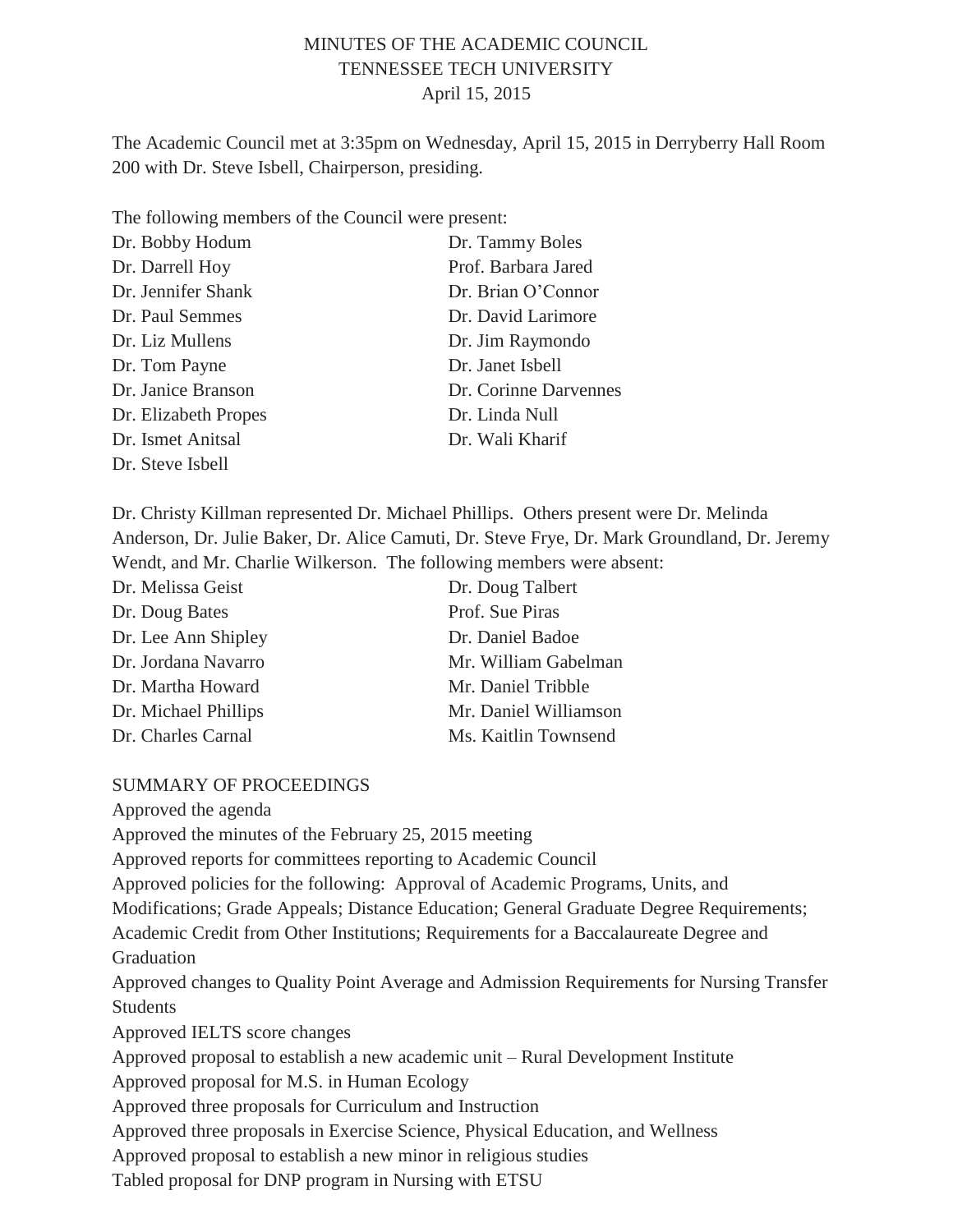Tabled proposal for an Engineering program with ETSU Elected chairperson for 2015-16 Approved Lecturer position description Received information on requiring sexual awareness training in first year experience courses

#### PROCEEDINGS

## Approval of the Agenda

Dr. Stephens asked to change the order of items 14 and 15. Dr. Hodum MOVED approval of the agenda with the change and Dr. Kharif SECONDED. The agenda was APPROVED unanimously.

#### Approval of the Minutes of the February 25, 2015 Meeting

Dr. Hodum MOVED approval of the minutes and Dr. Anitsal SECONDED. The minutes were APPROVED unanimously.

#### Approval of Reports for Committees Reporting to Academic Council

Dr. Darvennes MOVED to approve all the reports as a whole and Dr. Propes SECONDED. There were a couple of editorial changes and spelling corrections in two reports. The reports were APPROVED unanimously.

#### Approval of Policies – Dr. Stephens

- a. Approval of Academic Programs, Units, and Modifications Dr. Stephens explained that the changes for this policy are based on TBR changes in the forms and process. Page 3, F.2. of the policy should read TBR forms not TECH forms. Dr. Darvennes MOVED approval and Dr. Propes SECONDED. The policy was APPROVED unanimously.
- b. Approval of Grade Appeals Policy Dr. Stephens stated that this is a revision to an existing policy to streamline the process. The most significant change is Step 4 which is the final step for Academic Council review. Dr. Darvennes MOVED approval and Dr. Semmes SECONDED. A correction was noted for page 5 to delete iii. and iv. as they are the same; v. will become iii. After some discussion on the process, the policy was APPROVED unanimously. The policy will become effective after approved by the University Assembly and changes will be made in the Student Handbook as well.

## Approval of Policy on Distance Education

Dr. Frye stated this is an existing policy and minor changes are being made at the request of SACS reviewer and the Distance Education consultant. Dr. Darvennes MOVED approval and Prof. Jared SECONDED. Dr. Frye stated that item 3. was added under III. A. After some noted spelling corrections, the policy was APPROVED unanimously.

#### Approval of Policy General Graduate Degree Requirements

Dr. Camuti stated that this policy is in the Graduate Catalog and has been used for some time. The updates were made to be consistent with Policy Central format and were approved by GSEC. Dr. Darvennes MOVED approval and Dr. Semmes SECONDED. With a noted change under II.D. to delete "or higher" from the sentence, the policy was APPROVED unanimously.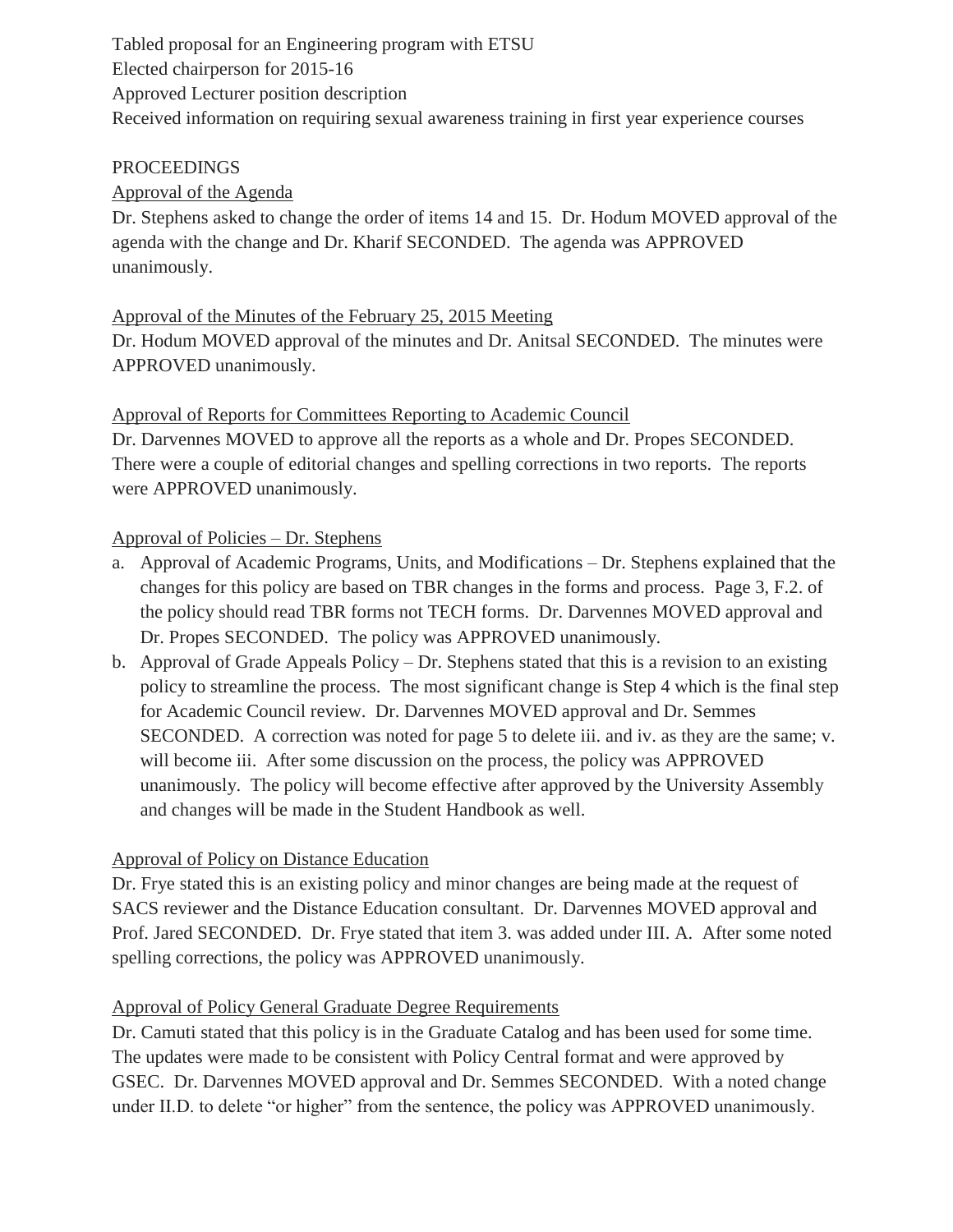### Approval of Policies – Dr. Hodum

- a. Academic Credit from Other Institutions Dr. Hodum stated the policy is in the catalog. This is to clean-up the document and make it more understandable. Dr. Hodum MOVED approval and Dr. Darvennes SECONDED. A few minor changes/corrections, clarifications on the process, and noted that this policy also includes RODP courses. The policy was APPROVED unanimously.
- b. Requirements for a Baccalaureate Degree and Graduation Dr. Hodum stated this policy was approved previously by the Academic Council. Section I. Exceptions or Appeals was added to the policy. Dr. Hodum MOVED approval and Dr. Darvennes SECONDED. After a minor correction on section E.3.a. to remove the word "not", the policy was APPROVED unanimously.

## Approval of Changes – Dr. Hodum

- a. Quality Point Average Dr. Hodum stated TBR set this policy and TTU must follow it. The newly calculated Cumulative (Overall) Grade Point Average will be used for the purposes of Academic Standing and for Graduation. However, TTU may choose which GPA is used for other purposes such as graduation honors and scholarship renewals. Dr. Hodum MOVED approval and Dr. Propes SECONDED. After a few minor corrections, the change was APPROVED unanimously.
- b. Changing Admission Requirements for Nursing Transfer Students Dr. Hodum stated the Whitson Hester School of Nursing wants to strengthen the requirements for nursing transfer students; changing QPA from 2.0 to 3.0. Dr. Hodum MOVED approval and Dr. Larimore SECONDED. The change was APPROVED unanimously.

## Approval of IELTS Score Changes

Mr. Wilkerson stated this change is to make the undergraduate and graduate admissions IELTS scores more comparable to other TBR schools. Dr. Darvennes MOVED approval and Dr. Kharif SECONDED. The change was APPROVED unanimously.

#### Approval of Proposal to Establish a New Academic Unit

Dr. Stephens stated this proposal is to establish the Rural Development Institute (RDI). At the request of the Provost, a subcommittee reviewed the development of this program. The mission of the RDI is to explore the rural communities and address unique challenges and opportunities. Dr. Mullens MOVED approval and Dr. Kharif SECONDED. Dr. Stephens explained the RDI would function similar to faculty development. Proposals will be selected for funding by a selection committee of representatives from each of the colleges. One-time funds of \$100,000 have been set aside to fund the proposals. The desire is that participants will receive funds from other grant sources. The proposal was APPROVED unanimously.

## Approval of Proposal for M.S. in Human Ecology

Dr. Anderson stated the Master of Science degree in Human Ecology would include three concentrations: (1) Human Ecology Education, (2) Child and Family Sciences, and (3) Sports Nutrition. The Letter of Intent for the new program was approved by TBR in December 2014 and has been approved by GSEC. Prof. Barbara Jared MOVED approval and Dr. Hodum SECONDED. After some questions and clarification that this program is not a duplication with the College of Education, the proposal was APPROVED unanimously.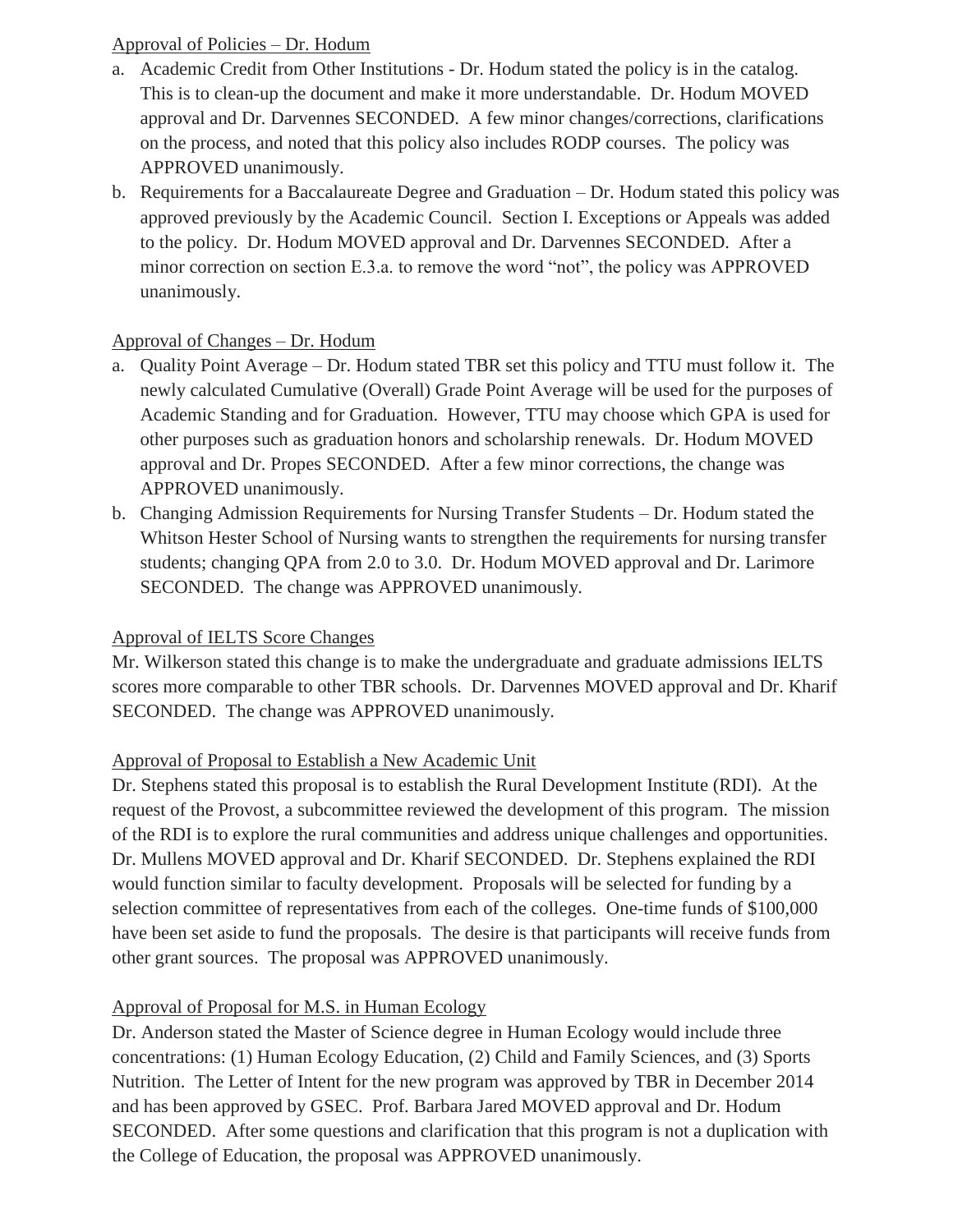## Approval of Proposals – Dr. Wendt

- a. B.S. Multidisciplinary Studies, four new concentrations Dr. Wendt stated the proposal is directly related to State Department of Education licensure changes for middle school education. Dr. Janet Isbell MOVED approval and Dr. Darvennes SECONDED. The proposal was APPROVED unanimously.
- b. B.S. Special Education, new concentration Dr. Wendt stated the Special Education program currently has two concentrations – Comprehensive and Modified. This new non-licensure concentration would allow candidates to work with adults beyond K-12 with special needs. Dr. Darvennes MOVED approval and Dr. Semmes SECONDED. The proposal was APPROVED unanimously.
- c. M.S. Applied Behavior Analysis Concentration Dr. Wendt stated this concentration is to assist with the increasing demand for services for students with disabilities. Students who complete the ABA concentration will be eligible to sit for the national certification exam administered by the Behavior Analyst Certification Board. Dr. Darvennes MOVED approval and Dr. Semmes SECONDED. The proposal was APPROVED unanimously.

# Approval of Proposals – Dr. Killman

- a. Concentration Name Change and Modification in Curriculum Dr. Killman stated the request is to change the name of the concentration from Coaching and Sport Administration to Sport Administration. This will allow students to be more job ready upon completion. Students can minor in coaching or business with better access to the job market. Some coaching classes have been removed and business classes added to the curriculum. Dr. Larimore MOVED approval and Dr. Hodum SECONDED. The proposal was APPROVED unanimously.
- b. Establish a New Minor in Coaching Dr. Killman stated that offering a minor in coaching will provide an opportunity for students who are interested in coaching to take relevant classes that will provide outstanding learning experiences. Dr. Propes MOVED approval and Dr. Kharif SECONDED. The proposal was APPROVED unanimously.
- c. Establish a New Minor in Exercise Science Dr. Killman stated offering a minor in Exercise Science will assist students within the major and outside the major to help diversify their knowledge base on exercise and fitness. Dr. Janet Isbell MOVED approval and Dr. Kharif SECONDED. The proposal was APPROVED unanimously.

## Approval of Proposal to Establish a New Minor in Religious Studies

Dr. Frye stated the minor is interdisciplinary with five colleges offering classes for inclusion. This will allow students from various majors to supplement their education with religious studies content. It is the study of the history and psychology of religion, not Christianity. Prof. Jared MOVED approval and Dr. Null SECONDED. The proposal was APPROVED unanimously.

## Proposal for Engineering Program with TTU & ETSU

Dr. Hoy stated the Letter of Intent for this program was approved by TBR and THEC last year. However, he requested to table the proposal at this time. Dr. Hoy MOVED approval and Dr. Propes SECONDED. The motion was APPROVED unanimously.